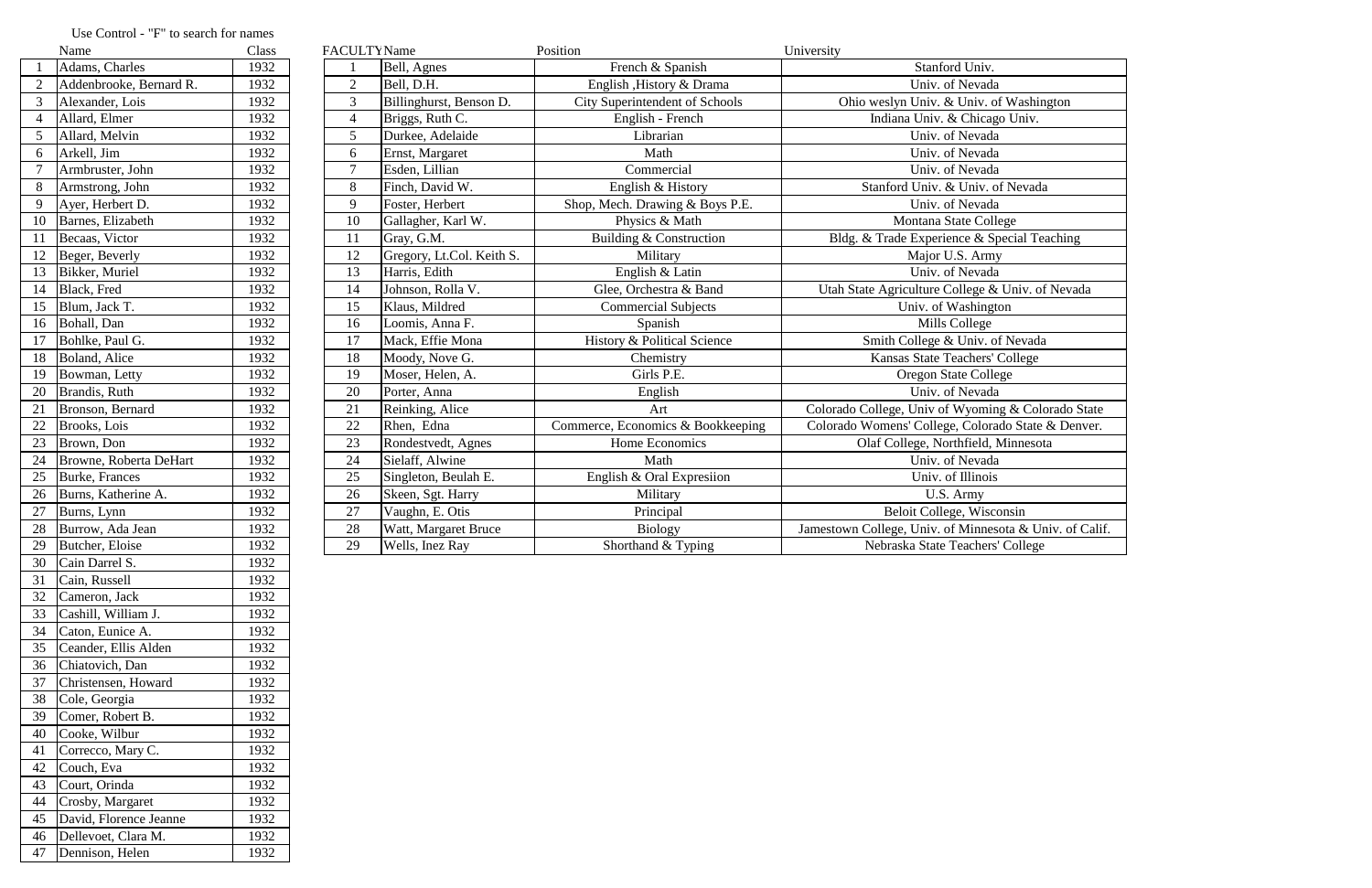| 48 | Depaoli, Bill            | 1932 |
|----|--------------------------|------|
| 49 | Doyle, Dariel            | 1932 |
| 50 | Duke, Dorothea           | 1932 |
| 51 | Fanning, Donald          | 1932 |
| 52 | Finn, Eslie              | 1932 |
| 53 | Fisher, Eleanor Jeanne   | 1932 |
| 54 | Fuller, John             | 1932 |
| 55 | Fulton, Mary             | 1932 |
| 56 | Galli, Mary              | 1932 |
| 57 | Galloway, Marian         | 1932 |
| 58 | Gamwell, Gladys          | 1932 |
| 59 | Garaventa, Lena          | 1932 |
| 60 | Gardner, June T.         | 1932 |
| 61 | Gates, Jean              | 1932 |
| 62 | Gerow, Lynn              | 1932 |
| 63 | Goodner, Frank S.        | 1932 |
| 64 | Graf, Maurine Mary       | 1932 |
| 65 | Granata, Elmo J.         | 1932 |
| 66 | Gray, Juanita            | 1932 |
| 67 | Gregory, Bobby           | 1932 |
| 68 | Grelli, Helen            | 1932 |
| 69 | Gulling, Florence        | 1932 |
| 70 | Gunter, Rita             | 1932 |
| 71 | Harris, Fred George      | 1932 |
| 72 | Hartman, Fred            | 1932 |
| 73 | Haslett, Elda            | 1932 |
| 74 | Hastings, William Ernest | 1932 |
| 75 | Hawkins, Leola           | 1932 |
| 76 | Hawkins, Lorraine        | 1932 |
| 77 | Hewitt, Helen            | 1932 |
| 78 | Hibbs, Priscilla         | 1932 |
| 79 | Hick, Elsie              | 1932 |
| 80 | Hill, Virginia           | 1932 |
| 81 | Hodgin, Bob              | 1932 |
| 82 | Horgan, Edward J.        | 1932 |
| 83 | Hughes, Jack             | 1932 |
| 84 | Humphrey, Jack           | 1932 |
| 85 | Hunter, Claude Earl      | 1932 |
| 86 | Hurley, Wesley           | 1932 |
| 87 | Jacobs, Slyvia Birdie    | 1932 |
| 88 | Jacobson, Harold         | 1932 |
| 89 | Jensen, Peter            | 1932 |
| 90 | Johnson, Sterling        | 1932 |
| 91 | Johnston, William        | 1932 |
| 92 | Jones, Dorence           | 1932 |
| 93 | Karrasch, Katherine      | 1932 |
| 94 | Kelly, Katherine Loraine | 1932 |
| 95 | Kepl, Maxwell            | 1932 |
| 96 | Kepner, Daphne           | 1932 |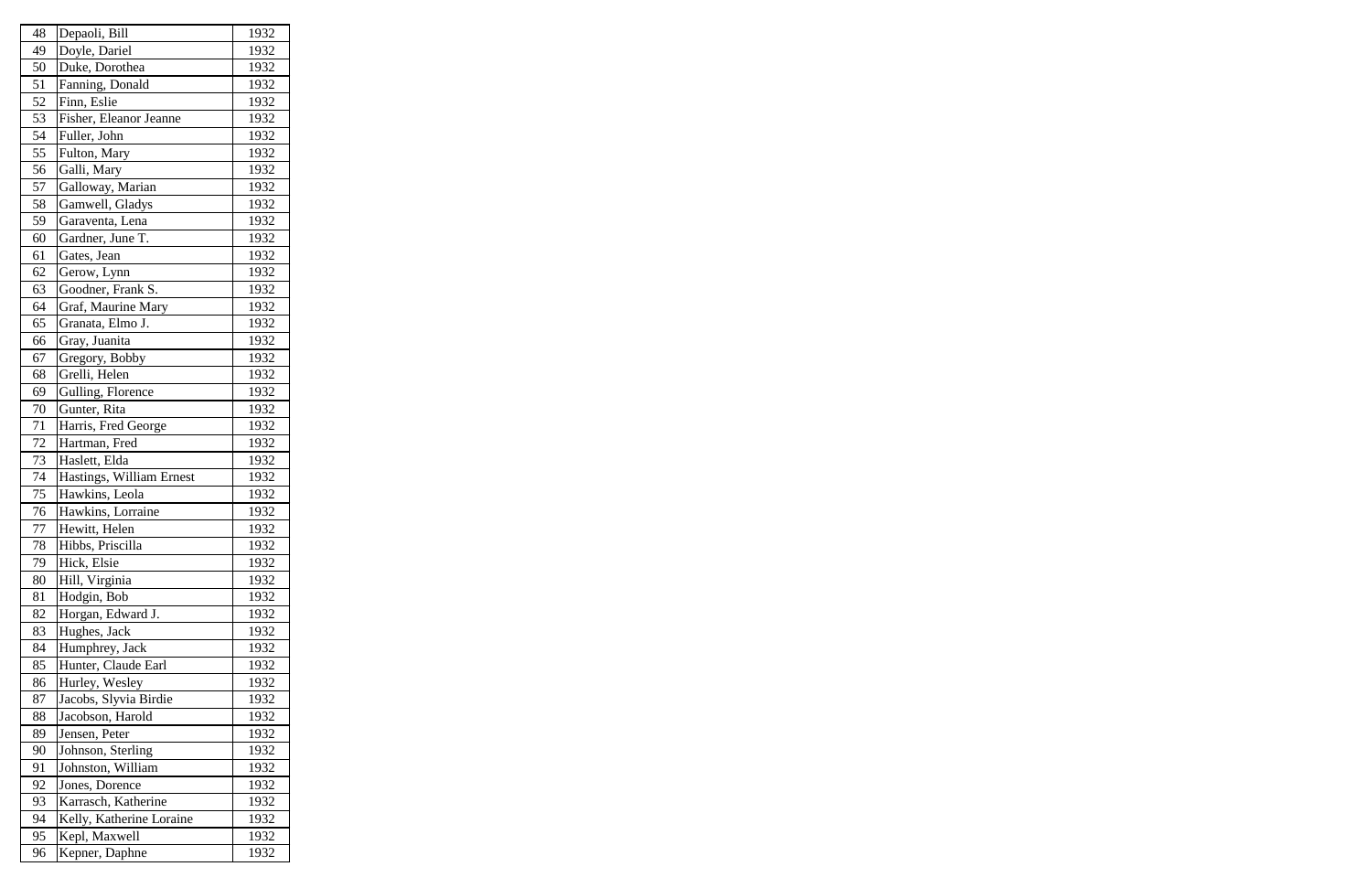| 97  | Kirkley, Florence           | 1932 |
|-----|-----------------------------|------|
| 98  | Kornmayer, Frank Jr.        | 1932 |
| 99  | Lansdon, Al                 | 1932 |
| 100 | Larsen, Carol               | 1932 |
| 101 | Lee, Solly                  | 1932 |
| 102 | Leonard, Emmet              | 1932 |
| 103 | Lewis, Helen                | 1932 |
| 104 | Lewis, John H.              | 1932 |
| 105 | Lyons, ruth                 | 1932 |
| 106 | MacGillivray, Inez Florence | 1932 |
| 107 | MacNair, Georgia York       | 1932 |
| 108 | Mann, Brooks                | 1932 |
| 109 | Marcheschi, Nicholas        | 1932 |
| 110 | Martin, Clara Louise        | 1932 |
| 111 | Martinez, Ted R.            | 1932 |
| 112 | Matley, Clifford L.         | 1932 |
| 113 | McAllep, Jean               | 1932 |
| 114 | McGuigan, Arthur            | 1932 |
| 115 | McQuery, Czerna W.          | 1932 |
| 116 | Meffly, Jack                | 1932 |
| 117 | Menante, Estelle            | 1932 |
| 118 | Meyers, Kathryn             | 1932 |
| 119 | Meyers, Roland              | 1932 |
| 120 | Middleton, Muriel           | 1932 |
| 121 | Midgley, Lois               | 1932 |
| 122 | Morgan, Elizabeth, Ruth     | 1932 |
| 123 | Murphy, Jack                | 1932 |
| 124 | Nagy, Mildred               | 1932 |
| 125 | Nannini, Florindo           | 1932 |
| 126 | Nelson, Arthur B.           | 1932 |
| 127 | Nelson, Sterling A.         | 1932 |
| 128 | Noyes, John                 | 1932 |
| 129 | Parman, May Elender         | 1932 |
| 130 | Paulsen, Herman C.          | 1932 |
| 131 | Petrecciani, Marietta       | 1932 |
| 132 | Phillips, Dorothy           | 1932 |
| 133 | Pistone, Dante              | 1932 |
| 134 | Poulsen, Russell            | 1932 |
| 135 | Power, Helen                | 1932 |
| 136 | Puliti, Nevada              | 1932 |
| 137 | Radcliffe, Dorrance         | 1932 |
| 138 | Ransom, Jim                 | 1932 |
| 139 | Record, Richard             | 1932 |
| 140 | Rhodes, Bryce               | 1932 |
| 141 | Rice, Burt                  | 1932 |
| 142 | Roelof, Gerrit E.           | 1932 |
| 143 | Ruedy, Melvin               | 1932 |
| 144 | Sampson, Donald Wright      | 1932 |
| 145 | Sanborn, Robert             | 1932 |